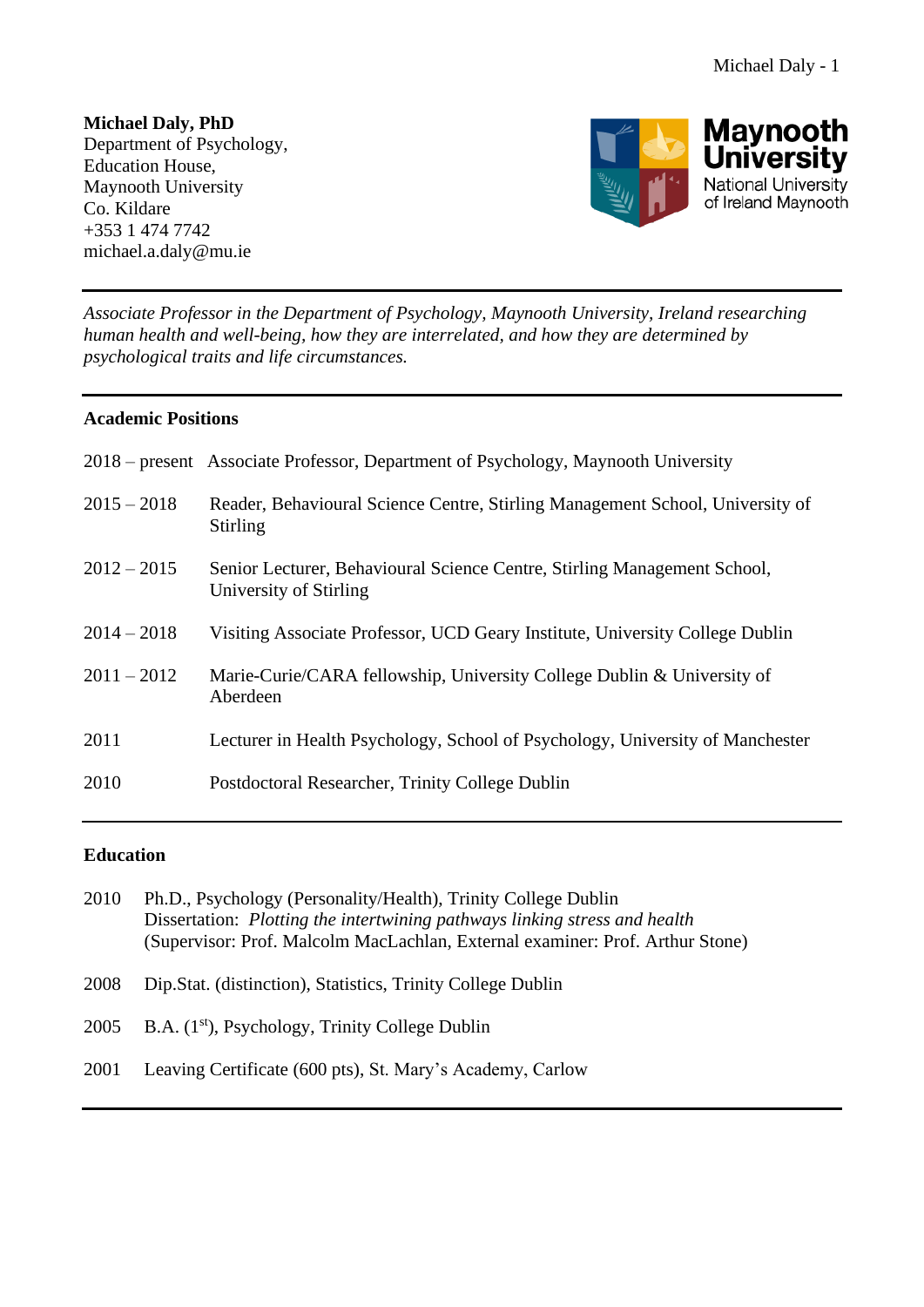## **Research and teaching interests**

Health Psychology Personality & Individual Differences Survey Research Quantitative Research Methods

### **Peer reviewed publications**

- 103. Leech, K., McNally, S., **Daly, M.**, & Corriveau, K.H. (2022). Unique effects of book-reading at 9-months on vocabulary development at 36-months: Insights from a nationally representative sample of Irish families. *Early Childhood Research Quarterly, 58,* 242-253.
- 102. **Daly, M.** (2021). Prevalence of depression among adolescents in the U.S. from 2009-2019: Analysis of trends by sex, race/ethnicity, and income. *Journal of Adolescent Health.* doi:10.1016/j.jadohealth.2021.08.026
- 101. **Daly, M.**, & Robinson, E. (2021). Acute and longer-term psychological distress associated with testing positive for COVID-19: longitudinal evidence from a populationbased study of US adults. *Psychological Medicine.* doi:10.1017/S003329172100324X
- 100. **Daly, M.**, Jones, A., & Robinson, E. (2021). Public trust and willingness to vaccinate against COVID-19 in the US from October 14, 2020, to March 29, 2021. *JAMA*, *325,* 2397-2399.
- 99. **Daly, M.** (2021). Personality traits and social structure. In M. Maclachlan & J. McVeigh (Eds.). *Macropsychology - A population science for sustainable development goals* (pp. 63-85). Switzerland: Springer.
- 98. **Daly, M.,** MacLachlan, M., Maguire, R., Power, J. M., Nolan, A., Shevlin, M., ... & Hyland, P. (2021)**.** Changes in PTSD, depression, and generalized anxiety before and during the COVID19 pandemic in Ireland. *Journal of Affective Disorders Reports*. 100184.
- 97. **Daly, M.,** Obschonka, M., Stuetzer, M., Sutin, A.R., Shaw-Taylor, L., Satchell, M., & Robinson, E. (2021). Neuroticism mediates the relationship between industrial history and modern-day regional obesity levels. *Journal of Personality, 89,* 267-287.
- 96. **Daly, M.,** & Robinson, E. (2021). Longitudinal changes in psychological distress in the UK from 2019 to September 2020 during the COVID-19 pandemic. *Psychiatry Research, 300,* 113920.
- 95. **Daly, M.,** & Robinson, E. (2021). Anxiety reported by US adults in 2019 and during the 2020 COVID-19 pandemic: population-based evidence from two nationally representative samples. *Journal of Affective Disorders, 286,* 296-300.
- 94. **Daly, M.**, & Robinson, E. (2021). Willingness to vaccinate against COVID-19 in the US: Longitudinal evidence from a nationally representative sample of adults from April-October 2020. *American Journal of Preventive Medicine, 60,* 766-773.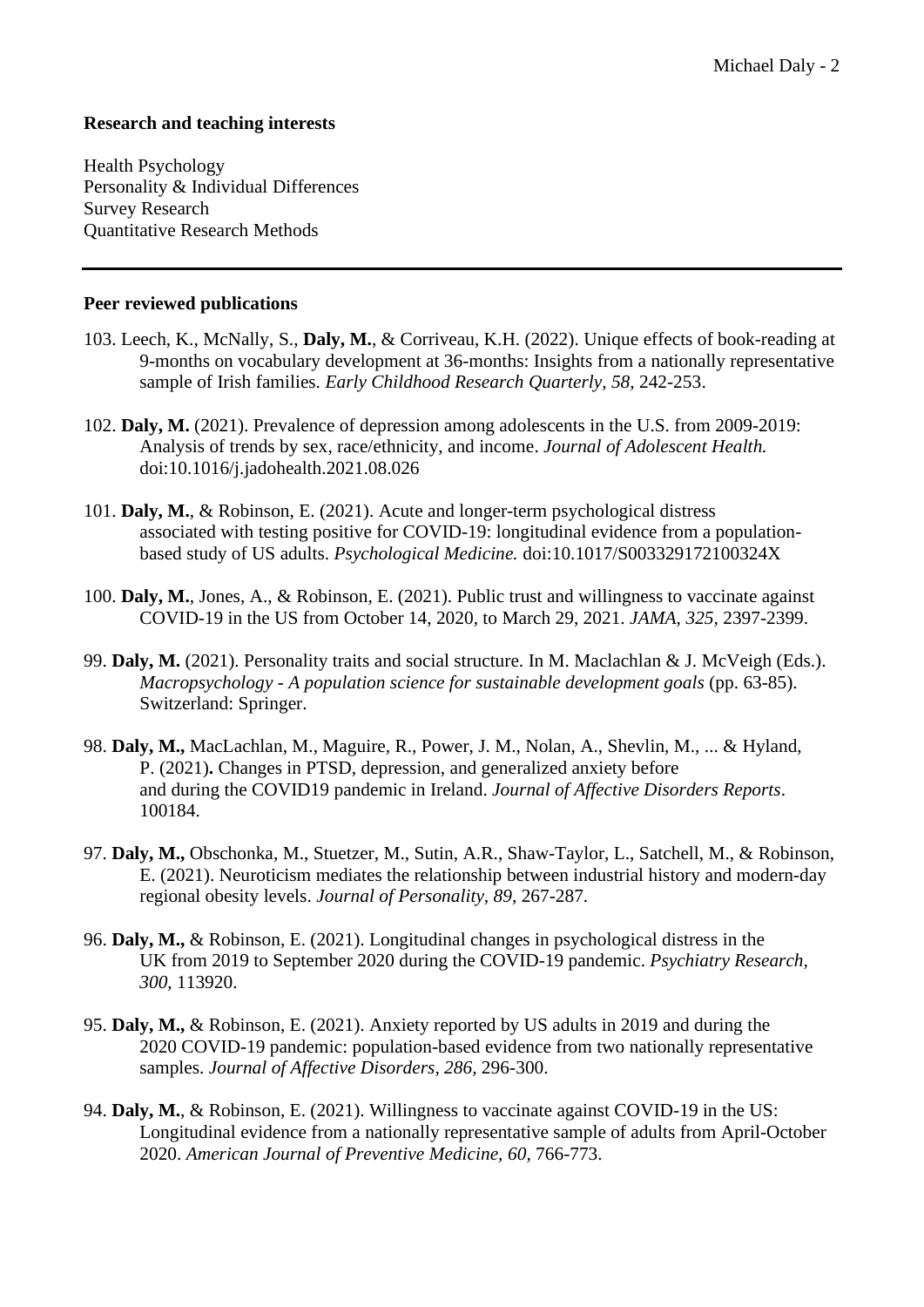- 93. **Daly, M.,** & Robinson, E. (2021). High-risk drinking in midlife before vs. during the COVID-19 crisis: Longitudinal evidence from the UK. *American Journal of Preventive Medicine, 60,* 294-297.
- 92. **Daly, M.**, & Robinson, E. (2021). Psychological distress and adaptation to the COVID-19 crisis in the United States. *Journal of Psychiatric Research, 136*, 603-609.
- 91. **Daly, M.,** Sutin, A.R., & Robinson, E. (2021). Depression reported by US adults in 2017-2018 and in March and April 2020. *Journal of Affective Disorders, 278,* 131-135.
- 90. **Daly, M.,** Sutin, A.R., & Robinson, E. (2021). Longitudinal changes in mental health and the COVID-19 pandemic: Evidence from the UK Household Longitudinal Study. *Psychological Medicine.* doi: 10.1017/S0033291720004432
- 89. Hyland, P., Vallieres, F., **Daly, M.,** et al. (2021). Trajectories of change in internalizing symptoms during the COVID-19 pandemic: A longitudinal population-based study. *Journal of Affective Disorders, 295,* 1024-1031.
- 88. MacLachlan, M., Murphy, R., **Daly, M.,** & Hyland, P. (2021). Why it's time to stop saying "mental illness": A commentary on the revision of the Irish Mental Health Act. *HRB Open Research*, *4,* doi:10.12688/hrbopenres.13235.1
- 87. Robinson, E., & **Daly, M.** (2021). Explaining the rise and fall of psychological distress during the COVID-19 crisis in the US: Longitudinal evidence from the Understanding America Study. *British Journal of Health Psychology, 26,* 270-287.
- 86. Robinson, E., Jones, A., Lesser, I., & **Daly, M.** (2021). International estimates of intended uptake and refusal of COVID-19 vaccines: A rapid systematic review and metaanalysis of large nationally representative samples. *Vaccine, 39,* 2024-2034.
- 85. Robinson, E., Sutin, A.R., **Daly, M.**, & Jones, A. (2021). A systematic review and meta-analysis of longitudinal cohort studies comparing mental health before versus during the COVID-19 pandemic in 2020. *Journal of Affective Disorders, 296*, 567-576.
- 84. Bridger, E. K., & **Daly, M.** (2020). Intergenerational social mobility predicts midlife wellbeing: prospective evidence from two large British cohorts. *Social Science & Medicine*, *261*, 113217.
- 83. **Daly, M.**, Sutin, A.R., & Robinson. E. (2020). Perceived overweight and suicidality among US adolescents from 1999-2017. *International Journal of Obesity*, *44*, 2075-2079.
- 82. Lades, L., Laffan, K., **Daly, M**., & Delaney, L. (2020). Daily emotional well-being during the COVID-19 pandemic. *British Journal of Health Psychology, 25,* 902-911.
- 81. Mousteri, V., **Daly, M**., & Delaney, L. (2020). Underemployment and psychological distress: Propensity score and fixed effects estimates from two large UK samples*. Social Science & Medicine, 244,* 112641.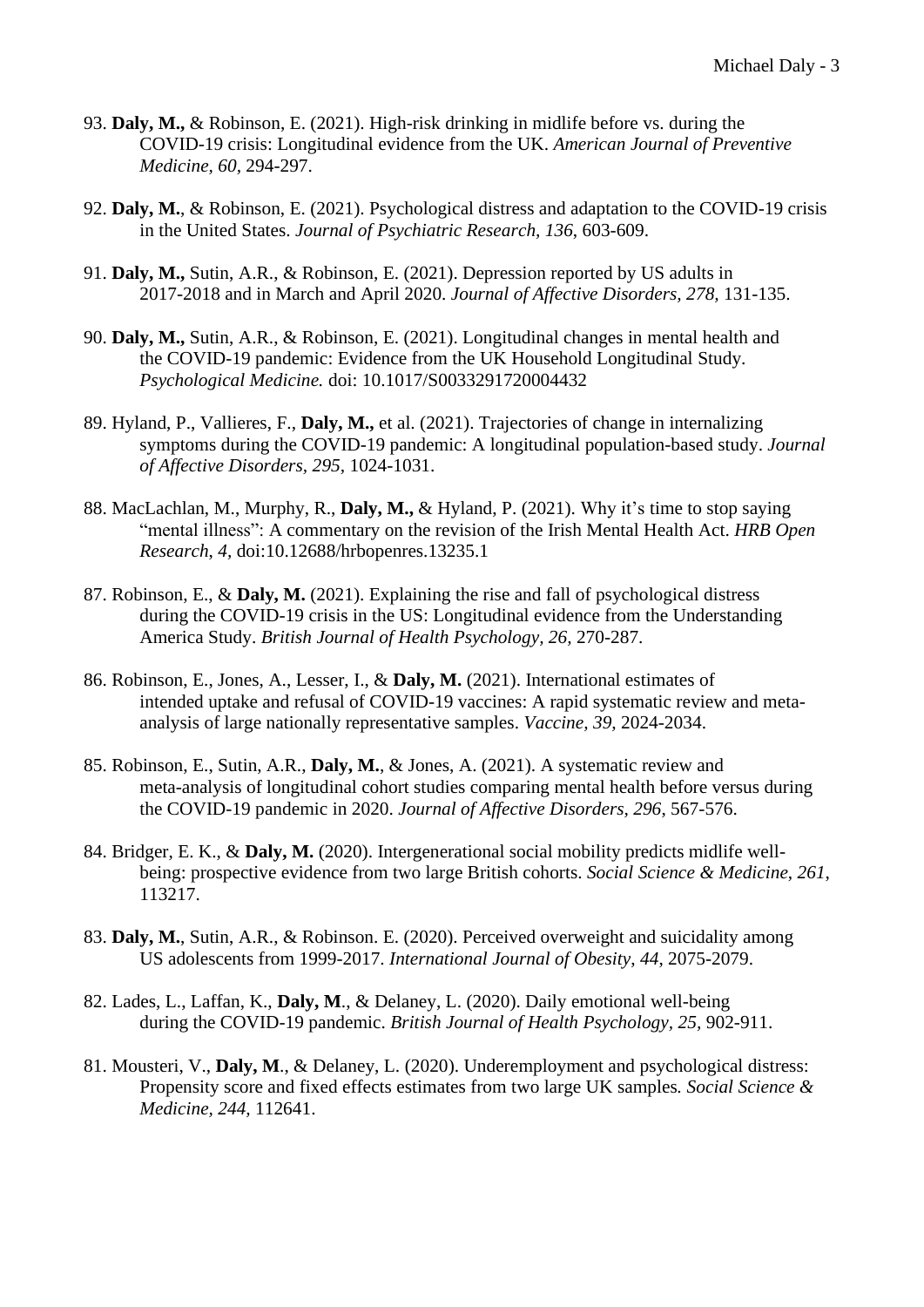- 80. Robinson, E., Haynes, A., Sutin, A..R., & **Daly, M**. (2020). Self-perception of overweight and obesity: A review of mental and physical health outcomes. *Obesity Science & Practice*, *6,* 552-561.
- 79. Robinson, E., Sutin, A..R., & **Daly, M**. (2020). Association of parental identification of child overweight and mental health problems during childhood. *International Journal of Obesity, 44,* 1928-1935.
- 78. Sutin, A.R., Robinson, E., **Daly, M.**, Gerend, M.A., Stephan, Y., Luchetti, M., Aschwanden, D., Strickhouser, J.E., Lee, J.H., Sesker, A.A., & Terracciano, A. (2020). Body mass index, weight discrimination, and psychological, behavioral, and interpersonal responses to the coronavirus pandemic. *Obesity, 28*, 1590-1594.
- 77. Sutin, A.R., Stephan, Y., Gerend, M. A., Robinson, E., **Daly, M**., & Terracciano, A. (2020). Perceived weight discrimination and performance in five domains of cognitive function. *Journal of Psychosomatic Research, 131*, 109793.
- 76. Sutin, A. R., Stephan, Y., Robinson, E., **Daly, M**., & Terracciano, A. (2020). Body-related discrimination and dieting and substance use behaviors in adolescence. *Appetite, 151,*  104689.
- 75. Angelini, V., **Daly, M.,** Moro, M., Navarro Paniagua, M., Sidman, E., Walker, I., & Weldon, M. (2019). The effect of the Winter Fuel Payment on household temperature and health: a regression discontinuity design study. *Public Health Research, 7*(1). doi: 10.3310/phr07010
- 74. Bridger, E.K., & **Daly, M.** (2019). Cognitive ability as moderator of the association between social disadvantage and psychological distress: evidence from a population-based sample. *Psychological Medicine, 49*, 1545-1554.
- 73. Crowe, E., **Daly, M.**, Delaney, L., Carroll, S., & Malone, K.M. (2019). The intra-day dynamics of affect, self-esteem, tiredness, and suicidality in Major Depression. *Psychiatry Research, 279,* 98-108*.*
- 72. **Daly, M.,** & Corcoran, R. P. (2019). Kindergarten self-control mediates the gender reading achievement gap. *Journal of Research in Personality, 83,* 103881.
- 71. **Daly, M.**, Hall, P.A., & Allan, J.L. (2019). Time perspective and all-cause mortality: Evidence from the English Longitudinal Study of Ageing. *Annals of Behavioral Medicine, 5*, 486-492.
- 70. **Daly, M.**, Sutin, A.R., & Robinson, E. (2019). Perceived weight discrimination mediates the prospective association between obesity and physiological dysregulation: evidence from a population-based cohort. *Psychological Science, 30,* 1030-1039.
- 69. Haynes, A., Kersbergen, I., Sutin, A., **Daly, M.**, & Robinson, E. (2019). Does perceived overweight increase risk of depressive symptoms and suicidality beyond objective weight status? A systematic review and meta-analysis. *Clinical Psychology Review*, *73*, 101753. doi: 10.1016/j.cpr.2019.101753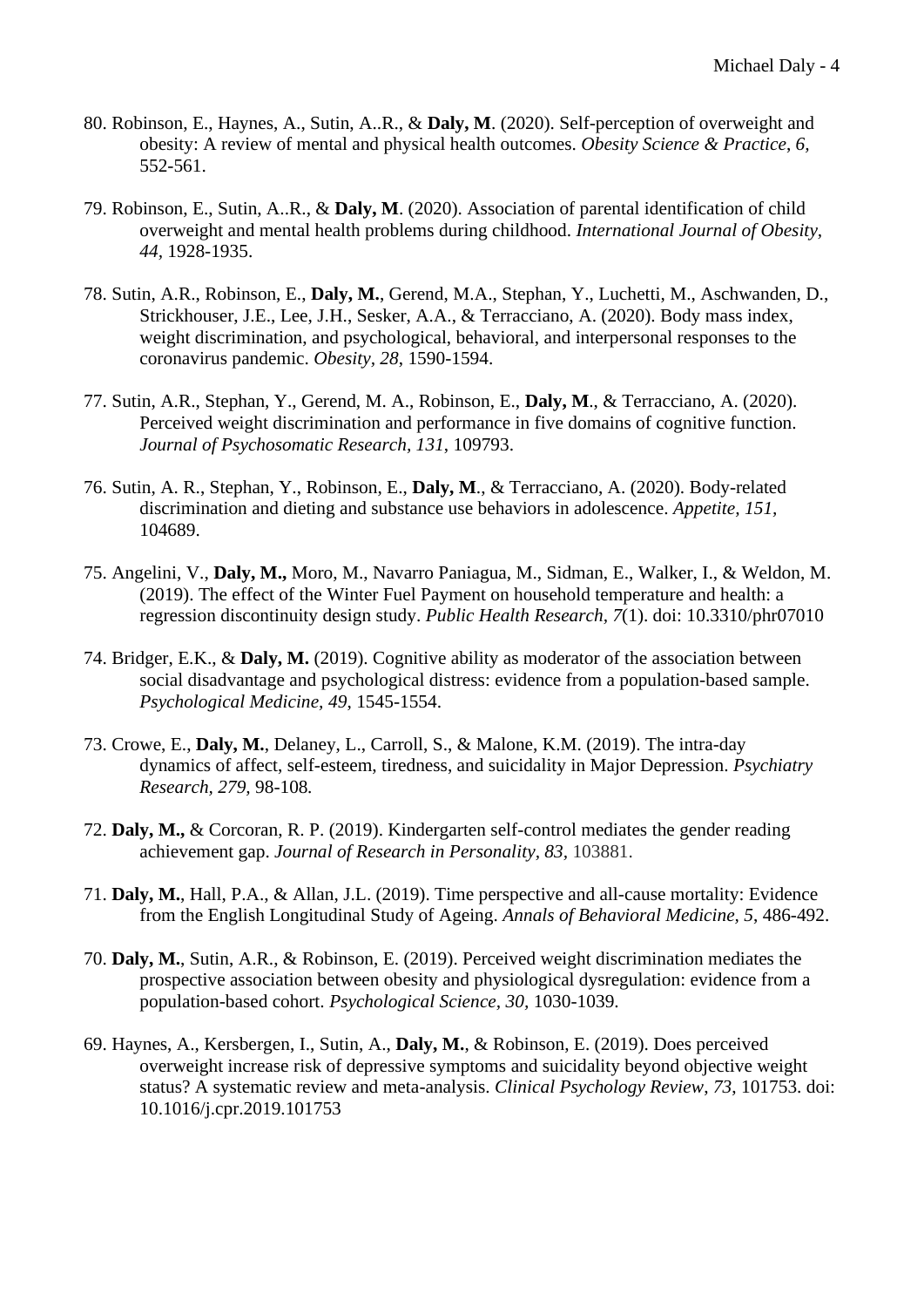- 68. Mousteri, V., **Daly, M.**, Delaney, L., Tynelius, P., & Rasmussen, F. (2019). Adolescent mental health and unemployment over the lifespan: Population evidence from Sweden. *Social Science & Medicine, 222*, 305-314.
- 67. Sutin, A.R., Stephan, Y., Robinson, E., **Daly, M.,** & Terracciano, A. (2019). Perceived weight discrimination and risk of incident dementia. *International Journal of Obesity, 43*, 1130- 1134.
- 66. **Daly, M.** (2018). Social media use may explain little of the recent rise in depressive symptoms among adolescent girls. *Clinical Psychological Science, 6,* 295.
- 65. Haynes, A, Kersbergen, I., Sutin, A.R., **Daly, M.,** & Robinson, E. (2018). A systematic review of the relationship between weight status perceptions and weight loss attempts, strategies, behaviours, and outcomes. *Obesity Reviews, 19,* 347-363.
- 64. McCabe, S., & **Daly, M.** (2018). Work, love, and death thought accessibility: a terror management investigation. *British Journal of Social Psychology, 57,* 754-772.
- 63. Mousteri, V., **Daly, M.,** & Delaney, L. (2018). The scarring effect of unemployment on psychological well-being across Europe. *Social Science Research, 72,*146-169.
- 62. Robinson, E., Sutin, A.R., & **Daly, M.** (2018). Self-perceived overweight, weight loss attempts, and weight gain: Evidence from two large, longitudinal cohorts. *Health Psychology, 37*, 940- 947.
- 61. Sutin, A. R., Robinson, E., **Daly, M.,** & Terracciano, A. (2018). Perceived body discrimination and intentional self-harm and suicide behavior in adolescence. *Childhood Obesity, 14,* 528- 536.
- 60. Boyce, C. J., **Daly, M.**, Hounkpatin, H. O., & Wood, A. M. (2017). Money may buy happiness, but often so little that it doesn't matter. *Psychological Science, 28*, 544-546.
- 59. Bridger, E.K., & **Daly, M.** (2017). Does cognitive ability buffer the link between childhood disadvantage and adult health? *Health Psychology, 36,* 996-976.
- 58. **Daly, M.**, & Egan. M. (2017). Childhood cognitive ability and smoking initiation, relapse, and cessation throughout adulthood: Evidence from two British cohort studies. *Addiction, 112,* 651-659.
- 57. **Daly, M.**, Robinson, E., & Sutin, A.R. (2017). Does knowing hurt? Perceiving oneself as overweight predicts future physical health and well-being. *Psychological Science, 28,* 872- 881.
- 56. Doyle, O., Delaney, L., O'Farrelly, C., Fitzpatrick, N., & **Daly, M.** (2017). Can early Intervention improve maternal well-being? Evidence from a randomized controlled trial. *PLOS ONE, 12,* e0169829.
- 55. Egan, M., **Daly, M.**, & Delaney, L. (2017). Childhood psychological predictors of lifelong economic outcomes. In R. Ranyard (Ed.), *Economic Psychology: The Science of Economic Mental Life and Behaviour* (pp. 337-353). Wiley/Blackwell.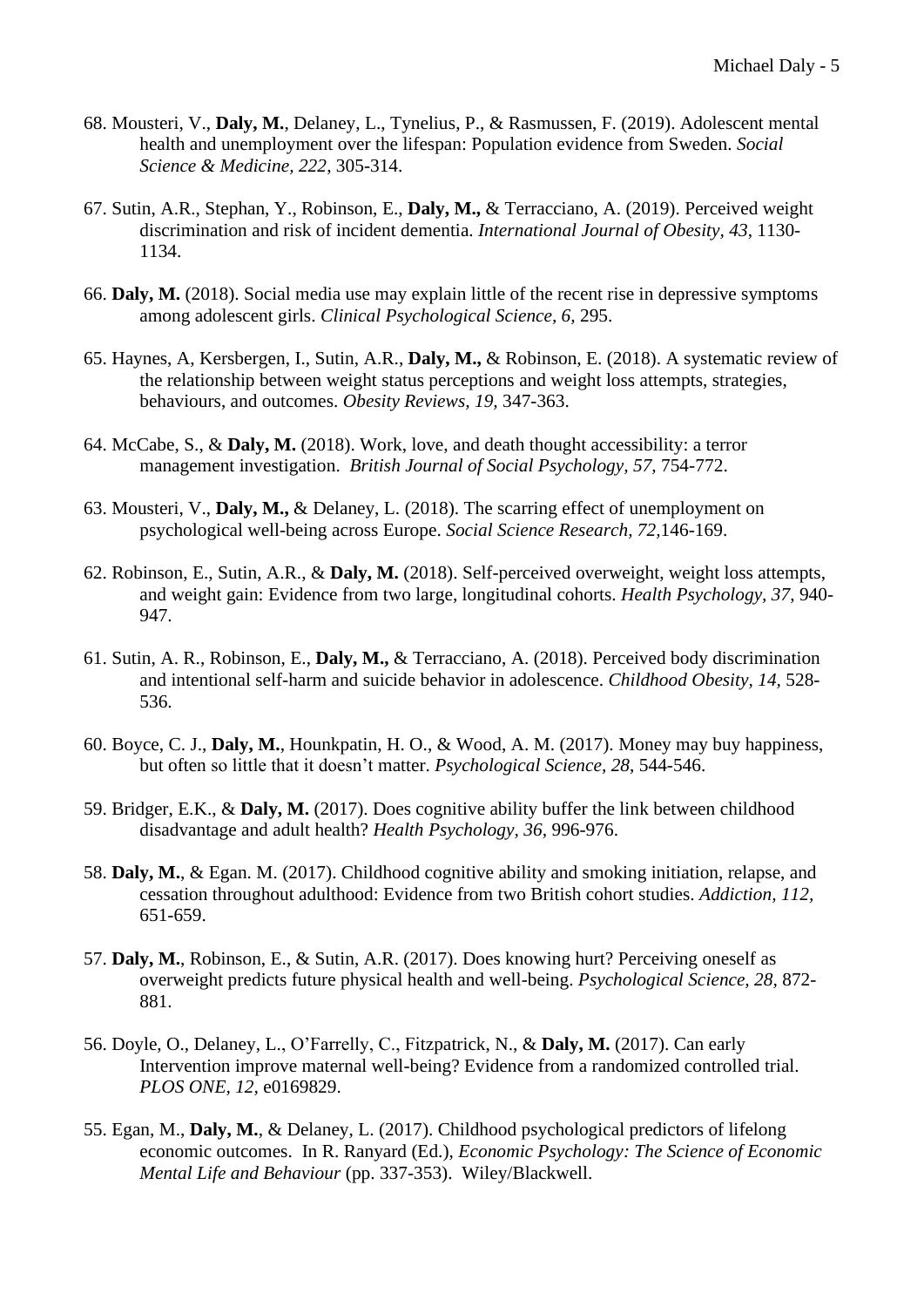- 54. Egan, M., **Daly, M.,** Delaney, L., Boyce, C., & Wood, A. (2017). Adolescent conscientiousness predicts Lower lifetime unemployment. *Journal of Applied Psychology, 102,* 700-709.
- 53. Lades, L.K., Egan, M., Delaney, L., & **Daly, M.** (2017). Childhood self-control and adult pension participation. *Economics Letters, 161,* 102-104.
- 52. McMinn, D., Fergusson, S.J., & **Daly, M.** (2017). Does pride really come before a fall? A longitudinal analysis of older English adults. *British Medical Journal, 359,* j5451.
- 51. Robinson, E., Haynes, A., Sutin, A.R., & **Daly, M.** (2017). Telling people they are overweight: helpful, harmful or beside the point? *International Journal of Obesity, 41,* 1160-1161.
- 50. Robinson, E., Sutin, A.R., & **Daly, M.** (2017). Perceived weight discrimination mediates the prospective relation between obesity and depressive symptoms in US and UK adults. *Health Psychology, 36,* 112-121.
- 49. Sutin, A. R., Rust, G., Robinson, E., Daly, M., & Terracciano, A. (2017). Parental perception of child weight and inflammation: Perceived overweight is associated with higher child creactive protein. *Biological Psychology, 130,* 50-53.
- 48. Allan, J.L., McMinn, D., & **Daly, M.** (2016). A bidirectional relationship between executive function and health behavior: evidence, implications, and future directions. *Frontiers in Neuroscience, 10*, doi.org/10.3389/fnins.2016.00386
- 47. Egan, M., **Daly, M.**, & Delaney, L. (2016). Adolescent psychological distress, unemployment, and the Great Recession: Evidence from the National Longitudinal Study of Youth 1997. *Social Science & Medicine, 156*, 98-105
- 46. **Daly, M.**, Egan, M., Quigley, J., Delaney, L., & Baumeister, R.F. (2016). Childhood selfcontrol predicts smoking throughout life: Evidence from 21,000 cohort study participants. *Health Psychology, 35,* 1254-1263.
- 45. Sutin, A.R., Robinson, E., **Daly, M.**, & Terracciano, A. (2016). Parent-reported bullying and child weight gain between ages 6 and 15. *Childhood Obesity, 12,* 482-487.
- 44. Sutin, A. R., Robinson, E., **Daly, M.**, & Terracciano, A. (2016). Weight discrimination and unhealthy eating-related behaviors. *Appetite, 102,* 83-90.
- 43. Sutin, A. R., Stephan, Y., Grzywacz, J.G., Robinson, E., **Daly, M.**, & Terracciano, A. (2016). Perceived weight discrimination, changes in health, and daily stressors. *Obesity, 24,*  2202-2209.
- 42. Robinson, E., Hunger, J. M., & **Daly, M.** (2015). Perceived weight status and risk of weight gain across life in US and UK adults. *International Journal of Obesity*, *12,* 1721-1726.
- 41. **Daly, M.**, Egan, M., & O'Reilly, F. (2015). Childhood general cognitive ability predicts leadership role occupancy across life: Evidence from 17,000 cohort study participants. *Leadership Quarterly, 26*, 323-341.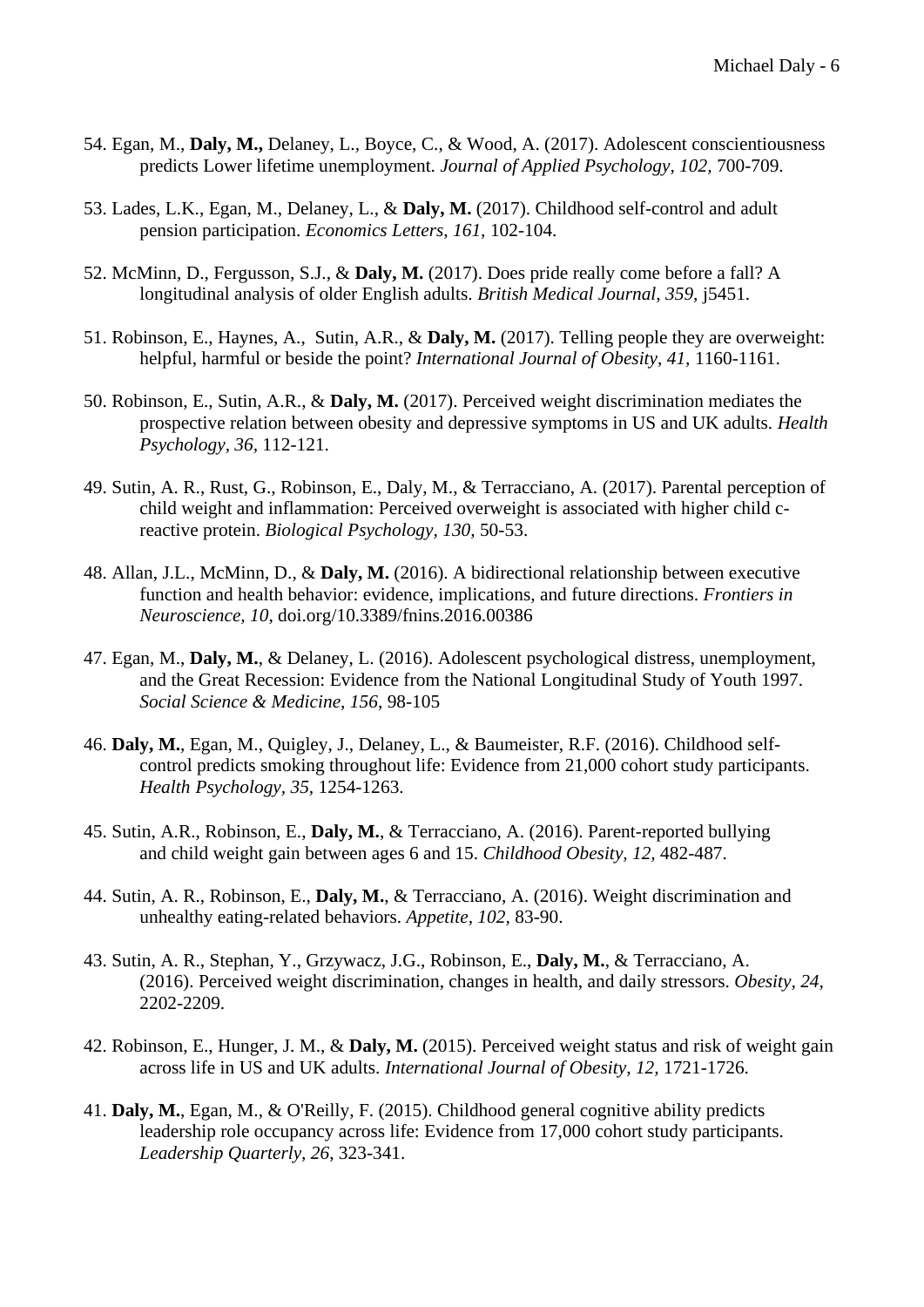- 40. **Daly, M.**, Delaney, L., Egan, M., & Baumeister, R. F. (2015). Childhood self-control and unemployment throughout the lifespan: evidence from two British cohort studies. *Psychological Science, 26,* 709-723.
- 39. Boyce, C.J., Wood, A.M., **Daly, M.**, & Sedikides, C. (2015). Personality change following unemployment. *Journal of Applied Psychology, 100,* 991-1011.
- 38. **Daly, M.**, Delaney, L., & Baumeister, R. F. (2015). Self-control, future orientation, smoking, and the impact of Dutch tobacco control measures. *Addictive Behaviors Reports, 1*, 89-96.
- 37. Alquist, J.L., Ainsworth, S.E., Baumeister, R.F., **Daly, M.**, & Stillman, T.F. (2015). The making of might-have-beens: Effects of free will beliefs on counterfactual thinking. *Personality and Social Psychology Bulletin, 41,* 268-283.
- 36. **Daly, M.**, Boyce, C.J., & Wood, A.M. (2015). A social rank explanation of how money influences health. *Health Psychology, 34*, 222-230.
- 35. Egan, M., **Daly, M.**, & Delaney, L. (2015). Childhood psychological distress and youth unemployment: evidence from two British cohort studies. *Social Science & Medicine, 124,* 11-17.
- 34. **Daly, M.**, McMinn, D., & Allan, J. L. (2015). A bidirectional relationship between physical activity and executive function in older adults. *Frontiers in Human Neuroscience, 8,* 1044.
- 33. Wetherall, K., **Daly, M.**, Robb, K. A., Wood, A.M., & O'Connor, R. C. (2015). Explaining the income and suicidality relationship: Income rank is more strongly associated with suicidal thoughts and attempts than income. *Social Psychiatry and Psychiatric Epidemiology, 50*, 929 -937.
- 32. Tate, K., Stewart, A.J., & **Daly, M.** (2014). Influencing green behaviour through environmental goal-priming: The mediating role of automatic evaluation. *Journal of Environmental Psychology, 38,* 225-232.
- 31. **Daly, M.** (2014). Association of ambient indoor temperature with body mass index in England. *Obesity, 22*, 626629.
- 30. **Daly, M.**, Baumeister, R.F., Delaney, L., & MacLachlan, M. (2014). Self-control and its relation to emotions and psychobiology: evidence from a Day Reconstruction Method Study. *Journal of Behavioral Medicine, 37,* 81-93.
- 29. O'Brien, K., Forrest, W., Lynott, D., & **Daly, M.** (2013). Racism, gun ownership and gun control: Biased attitudes in US whites may influence policy decisions. *PLOS ONE, 8,*  e77552.
- 28. **Daly, M.**, & Delaney, L. (2013). The scarring effect of unemployment throughout adulthood on psychological distress at age 50: Estimates controlling for early adulthood distress and childhood psychological factors. *Social Science & Medicine, 80,* 19-23.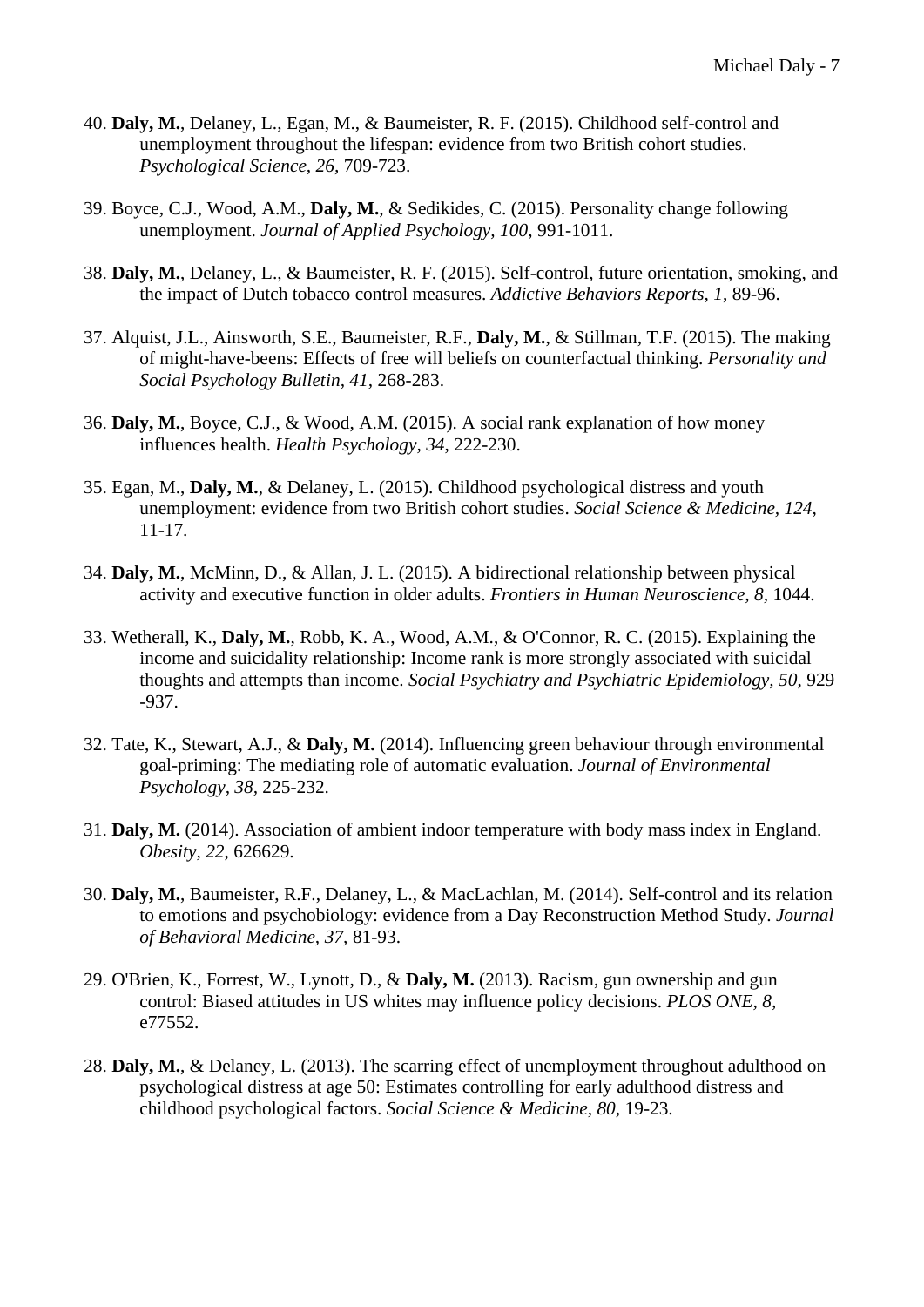- 27. McAuliffe, E., **Daly, M.**, Kamwendo, F., Masanja, H., Sidat, M., & de Pinho, H. (2013). The critical role of supervision in retaining staff in obstetric services: A three country study. *PLOS ONE, 8,* e58415.
- 26. **Daly, M.** (2013). The relationship of C-reactive protein to obesity-related depressive symptoms: a longitudinal study. *Obesity, 21*, 248-250.
- 25. **Daly, M.** (2013). Personality may explain the association between cannabis use and neuropsychological impairment. *Proceedings of the National Academy of Sciences of the United States of America (letters), 110*(11).
- 24. McMinn, D., Allan, J., & **Daly, M.** (2013). Executive functioning affects health behaviour in older people too. *British Medical Journal (letters), 347,* doi: http://dx.doi.org/ 10.1136/bmj.f7440
- 23. **Daly, M.** (2012). Are momentary measures of positive affect better predictors of mortality than recalled feelings? *Proceedings of the National Academy of Sciences of the United States of America (letters), 109*(18).
- 22. **Daly, M.** (2012). Importance of accurately measuring spatial abilities*. Proceedings of the National Academy of Sciences of the United States of America (letters), 109*(10).
- 21. **Daly, M.** (2012). Childhood trauma may combine synergistically with stimulant use rather than cannabis use to predict psychosis. *Psychological Medicine, 42*, 445-446.
- 20. **Daly, M.** (2012). The midlife peak in distress amongst the disadvantaged and existing ideas about mental health inequalities over the lifespan*. Psychological Medicine, 42,* 215-216.
- 19. **Daly, M.** (2011). Intelligence differences may explain the link between childhood psychological problems and adult socioeconomic status. *Proceedings of the National Academy of Sciences of the United States of America (letters), 108*(27).
- 18. **Daly, M.**, Delaney, L., Doran, P., & MacLachlan, M. (2011). The role of awakening cortisol and psychological distress in diurnal variations in affect: A Day Reconstruction Study. *Emotion, 11*, 524-532.
- 17. **Daly, M.**, Hevey, D., & Regan, C. (2011). The role of perceived risk in general practitioners' decisions to inform partners of HIV-infected patients. *British Journal of Health Psychology, 16,* 273-287.
- 16. **Daly, M.** (2011). Poor childhood mental health may explain linkages between trauma, cannabis use and later psychotic experiences. *Psychological Medicine, 41,* 2012-2014.
- 15. **Daly, M.** (2011). Childhood psychotic symptoms: link between non-consensual sex and later psychosis. *British Journal of Psychiatry, 199,* 251-252.
- 14. **Daly, M.**, & MacLachlan, M. (2011). Heredity links natural hazards and human health: Apolipoprotein E gene moderates the health of earthquake survivors. *Health Psychology, 30,*  228-235.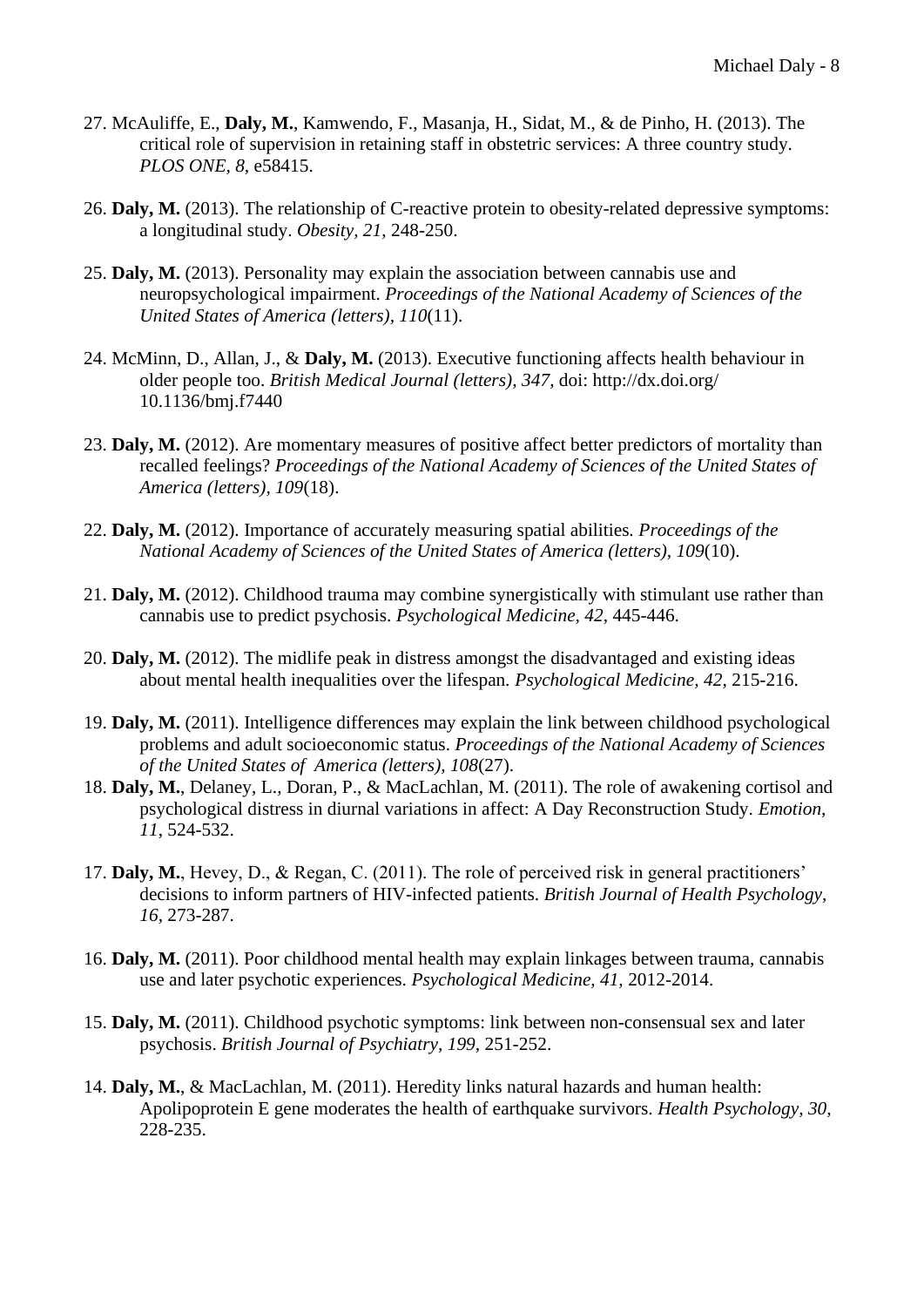- 13. **Daly, M.** (2011). Physical health differences may provide a general explanation for why happy people live longer: A Letter to the Editor regarding Wiest et al. (2011). *Health Psychology. https://www.apa.org/pubs/journals/features/hea-letter-to-editor-wiest-2011.pdf*
- 12. **Daly, M.**, Delaney, L., Doran, P., Harmon, C., MacLachlan, M., & Daly, M. (2010). Naturalistic monitoring of the affect-heart rate relationship: A Day Reconstruction Study. *Health Psychology, 29*, 186-195.
- 11. Kellaghan, T., & **Daly, M.** (2010). Opinions of the Irish public on the availability of information about schools. *Irish Journal of Education, 38*, 43-72.
- 10. **Daly, M.**, Harmon, C., & Delaney, L. (2009). Psychological and biological foundations of time preference. *Journal of the European Economic Association, 7,* 659-669.
- 9. **Daly, M.**, & Baumeister, R.F. (2009). Social support and mental health. In*: Salem Health: Psychology & Mental Health. Salem Press*, pp. 1838-1841.
- 8. Bellgrove, M.A., Barry, E., Johnson, K.A., Cox, M., Daibhis, A., **Daly, M.**, Hawi, Z., Lambert, D., Fitzgerald, M., McNicholas, F., Robertson, I.H., Gill, M., & Kirley, A. (2008). Spatial attentional bias as a marker of genetic risk, symptom severity, and stimulant response in ADHD. *Neuropsychopharmacology, 33*, 2536-2545.
- 7. Johnson, K.A., Barry, E., Bellgrove, M.A., Cox, M., Kelly, S.P., Daibhis, A., **Daly, M.**, Keavey, M.,, Watchorn, A., Fitzgerald, M., McNicholas, F., Kirley, A., Robertson, I.H., & Gill, M. (2008). Dissociation in response to on response variability in a group of medication naive children with ADHD. *Neuropsychologia, 46,* 1532 - 1541.
- 6. Johnson, K.A., Kelly, S.P., Robertson, I.H., Barry, E., Mulligan, A., **Daly, M.**, Lambert, D., McDonnell, C., Connor, T.J., Hawi, Z., Gill, M., & Bellgrove, M.A. (2008). Absence of the 7-repeat variant of the DRD4 VNTR is associated with drifting sustained attention in children with ADHD but not in controls. *American Journal of Medical Genetics Part B: Neuropsychiatric Genetics, 147B*, 927-937.
- 5. Johnson, K.A., Robertson, I.H., Barry, E., Mulligan, A., Daibhis, A., **Daly, M.**, Watchorn, A., Gill, M. & Bellgrove, M.A. (2008) Impaired conflict resolution and alerting in children with ADHD: evidence from the Attention Network Task (ANT). *Journal of Child Psychology and Psychiatry, 49,* 1339-1347.
- 4. Bellgrove, M.A., Chambers, C.D., Johnson, K.A., Daibhis, A., **Daly, M.**, Hawi, Z., Lambert, D., Gill, M., & Robertson, I.H. (2007). Dopaminergic genotype biases spatial attention in healthy children. *Molecular Psychiatry, 12*, 786-792.
- 3. Grey, I., Bruton, C., Honan, R., McGuinness, R., & **Daly, M.** (2007). Co-operative learning for children with an Autistic Spectrum Disorder (ASD) in mainstream and special class settings: An exploratory study. *Educational Psychology in Practice, 23,* 317-327.
- 2. Grey, I., Honan, R., McClean, B., & **Daly, M.** (2005). Evaluating the effectiveness of teacher training in Applied Behaviour Analysis. *Journal of Intellectual Disabilities, 9,* 209-227.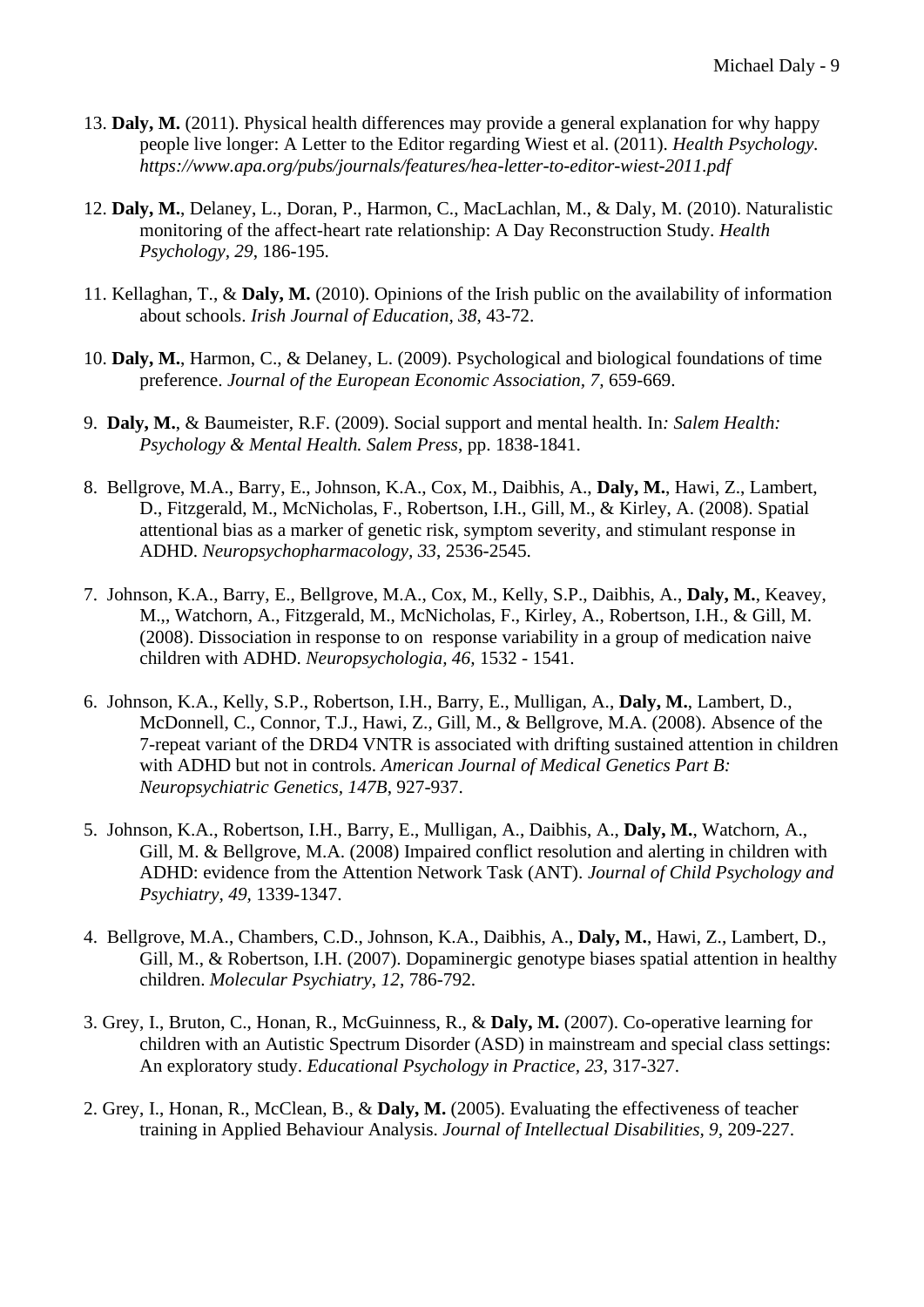1. Kellaghan, T., & **Daly, M.** (2005). Opinions of the Irish public on the goals of primary education. *Irish Journal of Education, 36*, 91-115.

#### **Honours and awards**

- 2015 **Annual Prize-Winning Presentation**, UK Society for Behavioural Medicine, 2015 (Awarded to *"Childhood self-control predicts smoking throughout life")*
- 2014 **ESRC Future Leaders Award**, Economic & Social Research Council
- 2012 **Early Career Award,** UK Society for Behavioural Medicine, 2012
- 2008 **Fulbright Award** (Social Sciences), Fulbright Ireland
- 2007 **Ussher Fellowship**, Trinity College Dublin
- 2005 **Gold Medal Award**, Trinity College Dublin
- 2005 **Graduate Prize,** Trinity College Dublin

#### **Funding**

- 2021 Economic and Social Research Council (UKRI) (Co- applicant). *Understanding the psychological basis of obesity.* €346,000.
- 2020 Health Research Board (Co-applicant). *Assessing and protecting the mental health of the nation during the COVID-19 pandemic*. €63,350.
- 2018 European Commission: Marie-Curie Intra-European Fellowship for Career Development (Principal Investigator). *Childhood self-control, social conditions, and adult health*. £151,110/ €187,866
- 2017 University of Stirling: *Health & Behaviour Research Theme – Changing behaviour to improve health: the key global challenge facing society* (Co-applicant). £120,000 /  $\epsilon$ 144,183
- 2014 Economic and Social Research Council: Future Research Leaders (Principal Investigator). *Childhood self-control and adult health*, £287,401/€362,263
- 2014 National Institute for Health Research: *Fuelling health equity? The impact of the Winter Fuel Payment on the health of UK households* (Principal Investigator), circa £147,000/€185,020
- 2013 Economic and Social Research Council Research Seminars Grant (Principal Investigator) *Behavioural Science Seminar Series,* £28,320/€35,679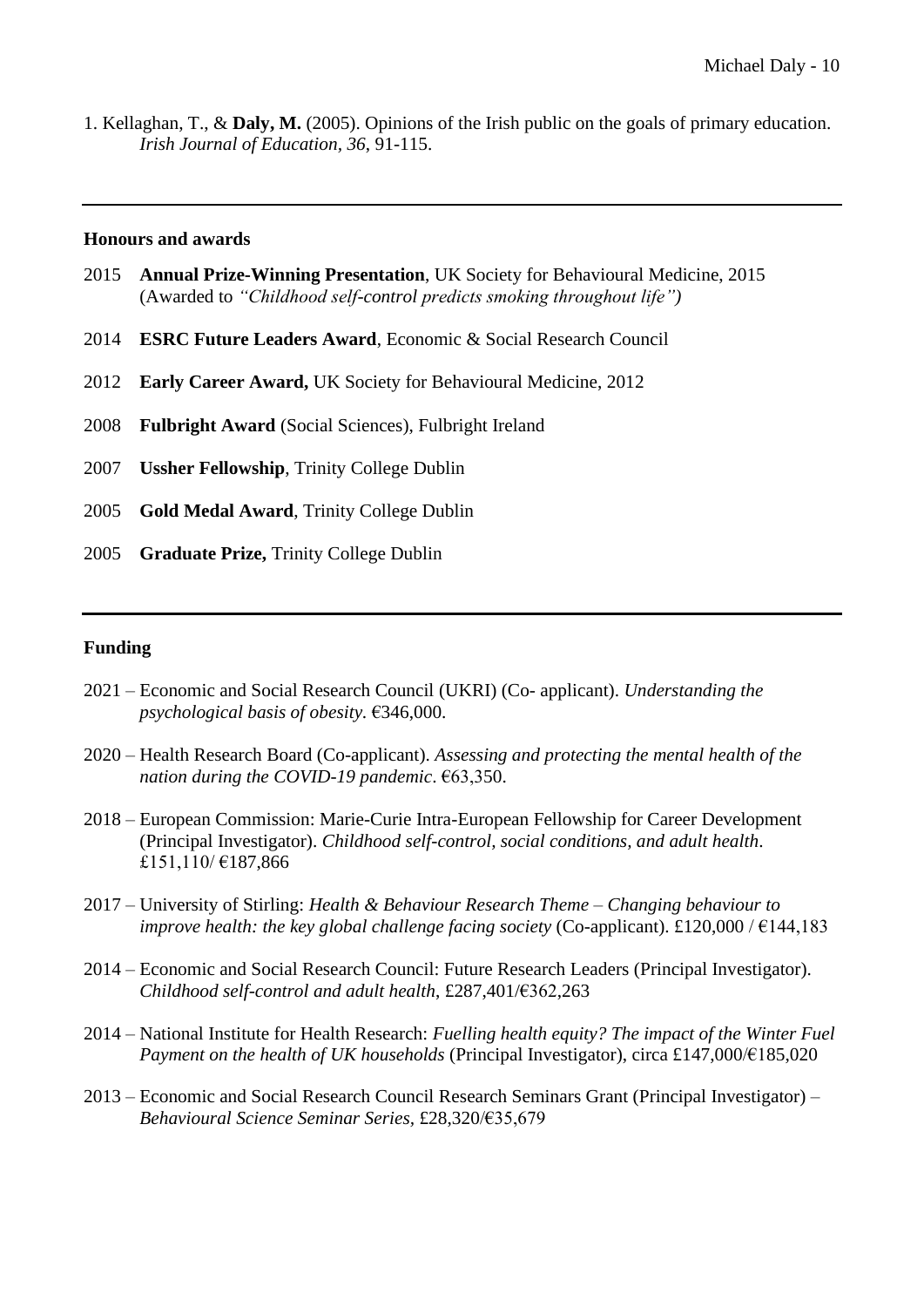- 2013 Skills Development Scotland and ESRC Co-Funded PhD Awards (Principal Investigator) *Well-being, decision-making, and the transition from education to work*, circa £52,000/€65,560
- 2012 Marie Curie Actions (Co-applicant). *Well-being, decision-making and unemployment in Europe*, circa £58,000/€73,120
- 2011 CARA IRC/Marie Curie European Commission Fellowship (Principal Investigator) Funded by the European Commission Marie Curie Actions and the Irish Research Council. *Socioeconomic status and obesity: testing the role of executive functioning,* circa £189,000/€239,000
- 2008 Irish Research Council for the Humanities and Social Sciences Research Development Initiative- Research Stimulator Grant (Co-applicant). *A new benchmark for progress: subjective living standards*, circa £74,000/€93,340

# **Grant Reviewer**

Irish Research Council (*Postdoctoral Fellowship Programme, Postgraduate Scholarship Programme*).

UK Research and Innovation (*Future Leaders Fellowships*)

Wellcome Trust (*Sir Henry Wellcome Postdoctoral Fellowship*)

Austrian Science Fund (*International Projects*)

## **Editorial Experience**

| $2021-$       | Section Editor: Personality and Individual Differences, Cogent Psychology                                           |
|---------------|---------------------------------------------------------------------------------------------------------------------|
| $2016 - 2022$ | Associate Editor, British Journal of Health Psychology                                                              |
| 2019          | Scientific Committee – International Association for Research into Economic<br>Psychology (IAREP) Annual Conference |

# **Service**

| $2014 - 2019$ | <b>Irish Research Council Outer International Assessment Board</b>                       |
|---------------|------------------------------------------------------------------------------------------|
| 2018          | Programme Accreditation Panel for MSc Psychology & Well-being, Dublin City<br>University |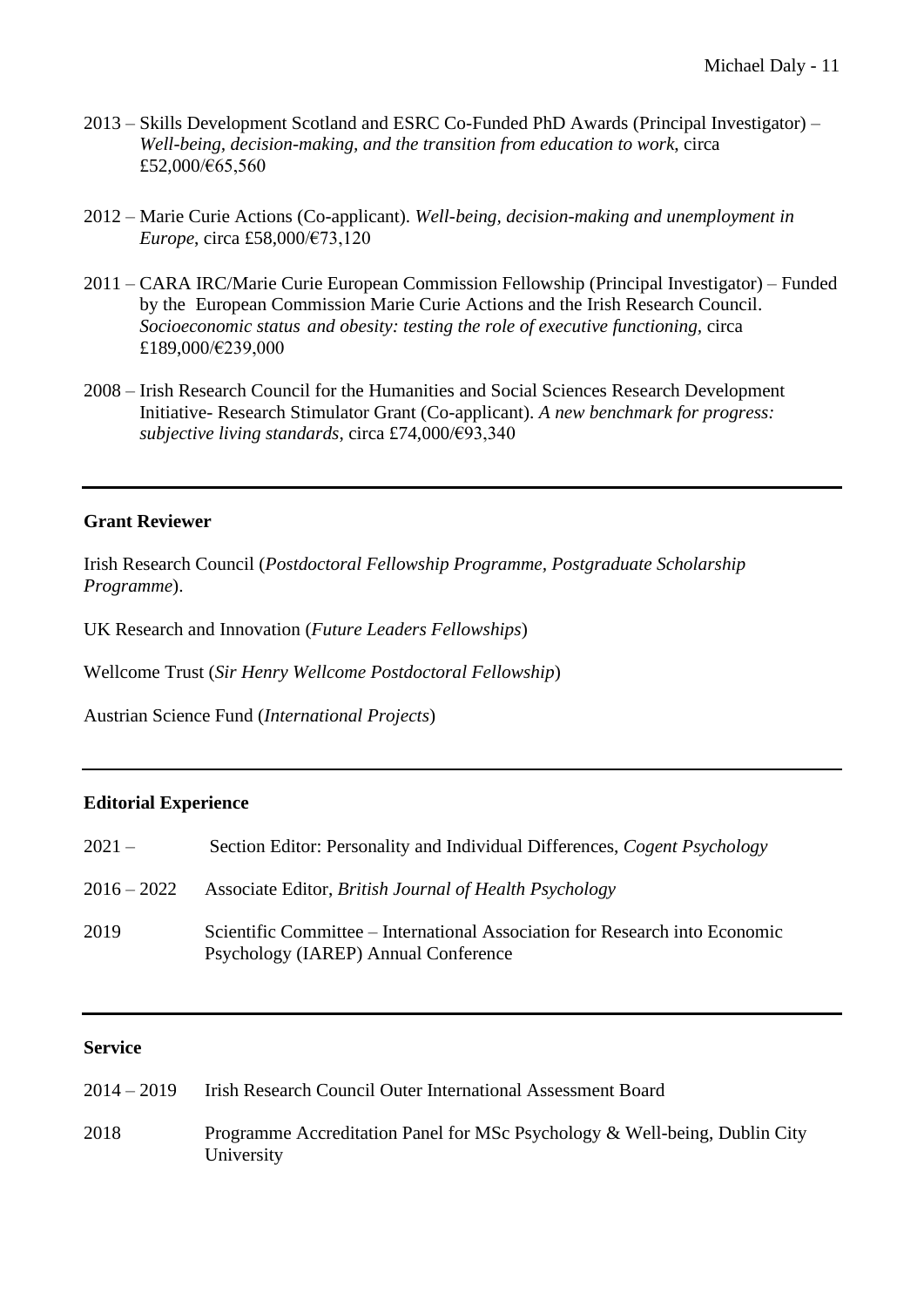### **Invited Presentations**

- 2021 Examining mental health and vaccine hesitancy during the COVID-19 pandemic *Immunology & Global Health Seminar Series, Maynooth University, Ireland*
- 2019 Childhood self-control and adult outcomes *Behavioural Science Seminar Series, UCD Geary Institute, Dublin, Ireland*
- 2019 Childhood self-control and adult economic and health outcomes *Economic and Social Research Institute (ESRI), Ireland*
- 2018 Self-control: health outcomes, daily experiences and policy interventions *Department of Health (Evidence for Policy Seminar Series), Ireland*
- 2018 –Self-control and health: public policy implications  *Behavioural Science Seminar Series, UCD Geary Institute, Dublin, Ireland*
- 2017 Childhood self-control and economic and health outcomes across life *Quantitative Social Science Seminar Series, University College London, UK*
- 2017 Self-control, economic outcomes, and well-being across life *Behavioural Science & Public Policy Workshop, University College Dublin, Ireland*
- 2016 Childhood self-control and economic and health outcomes across life *Social Cognition Center Cologne, University of Cologne, Germany*
- 2016 Could childhood self-control shape the health and success of a nation? *Children and Families Directorate, the Scottish Government, UK*
- 2016 Childhood self-control and economic and health outcomes across life *Institute for Economic Analysis of Decision-making, University of Sheffield*, UK
- 2016 Childhood self-control and economic and health outcomes across life: evidence from two British cohort studies. *Institute of Psychology, Health, & Society Seminar Series, University of Liverpool*, UK
- 2015 –Day Reconstruction Method and self-control. *Day Reconstruction Method Conference (sponsored by the Princeton University NIA Roybal Center), Los Angeles, US*
- 2015 Time preferences and health and well-being in later life. *InstEAD Workshop 'Exploring the Intersections between Economics and Psychology', University of Sheffield, UK*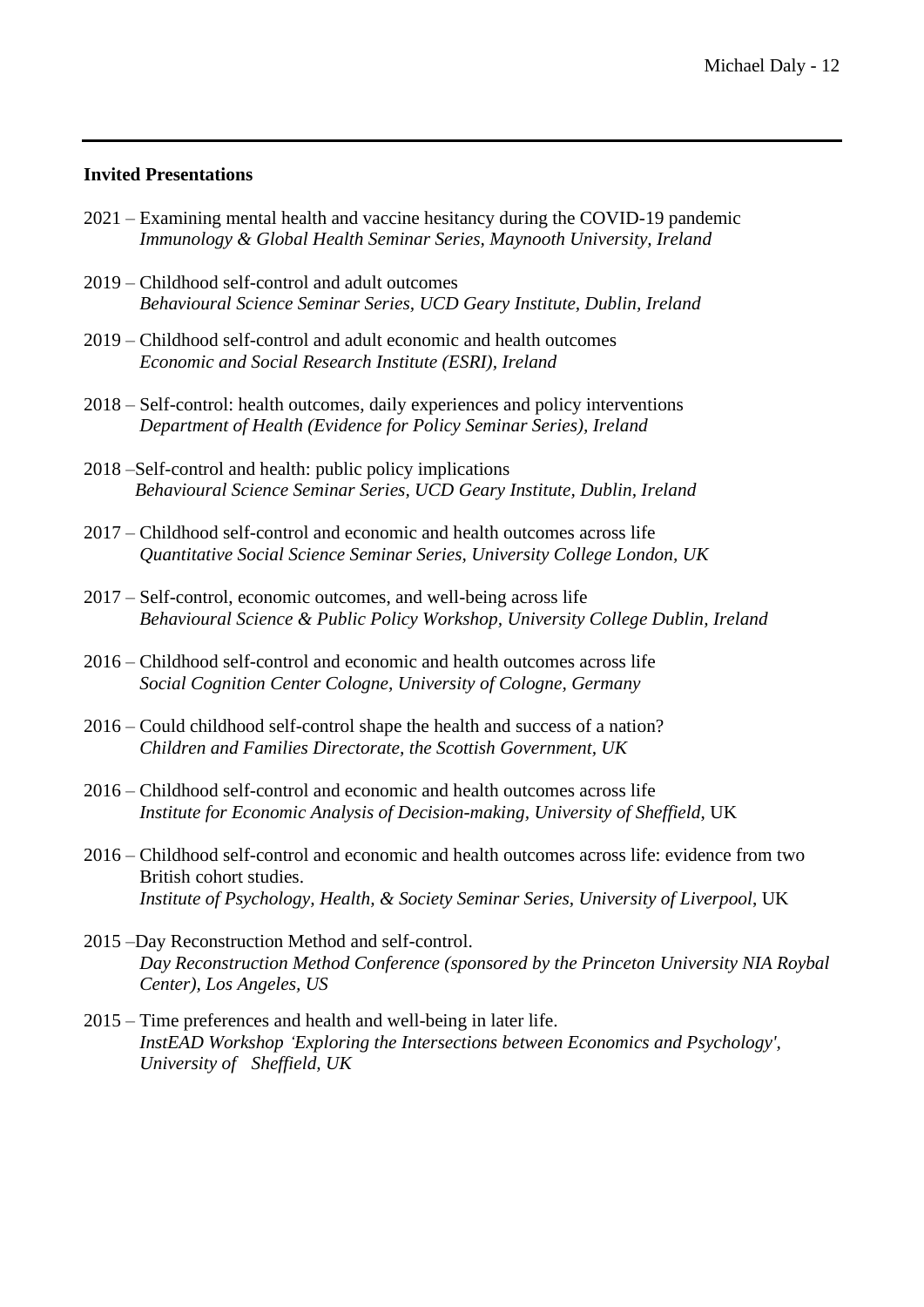### **Conference Presentations**

- 2021 Pandemic policies and psychological distress in the US. *Economics and Psychology Annual Conference, Ireland*
- 2020 Adaptation to the COVID-19 pandemic in the US and UK. *Economics and Psychology Annual Conference, Ireland*
- 2019 Childhood self-control and adult economic outcomes.  *IAREP/SABE conference on Economic Psychology and Behavioural Economics, Dublin, Ireland*
- 2019 Perceived weight discrimination mediates the prospective association between obesity and physiological dysregulation. *Psychology, Health, & Medicine Annual Conference, Maynooth, Ireland*
- 2018 Childhood self-control forecasts adult smoking, weight gain, and midlife health. *European Health Psychology Society Annual Conference, Galway, Ireland*
- 2017 Time perspective, decision-making, and longevity. *Economics and Psychology Annual Conference, Dublin, Ireland*
- 2017 Can childhood self-control compensate for the health impact of social disadvantage? Results from two cohorts. *European Health Psychology Society Annual Conference, Padua, Italy*
- 2017 When knowing hurts: Self-perceived overweight predicts future physical health and wellbeing. *American Psychosomatic Society Annual Meeting, Seville, Spain*
- 2017 Adult health outcomes of childhood self-control and social disadvantage. *14th Annual Psychology, Health, & Medicine Conference, RCSI, Dublin, Ireland*
- 2017 Lifespan outcomes of childhood self-control. *ESRC Self-Control & Public Policy Workshop, Stirling, UK*
- 2016 Labelling cash for health: does the Winter Fuel Payment produce health benefits? *UK Society for Behavioural Medicine Annual Scientific Meeting, Cardiff, UK*
- 2016 Self-control, health, and public policy. *Economics and Psychology Annual Conference, Belfast, Northern Ireland*
- 2016 Childhood self-control predicts trajectories of weight gain and obesity throughout life in two British cohorts. *European Health Psychology Society & BPS Division of Health Psychology Annual Conference, Aberdeen, UK*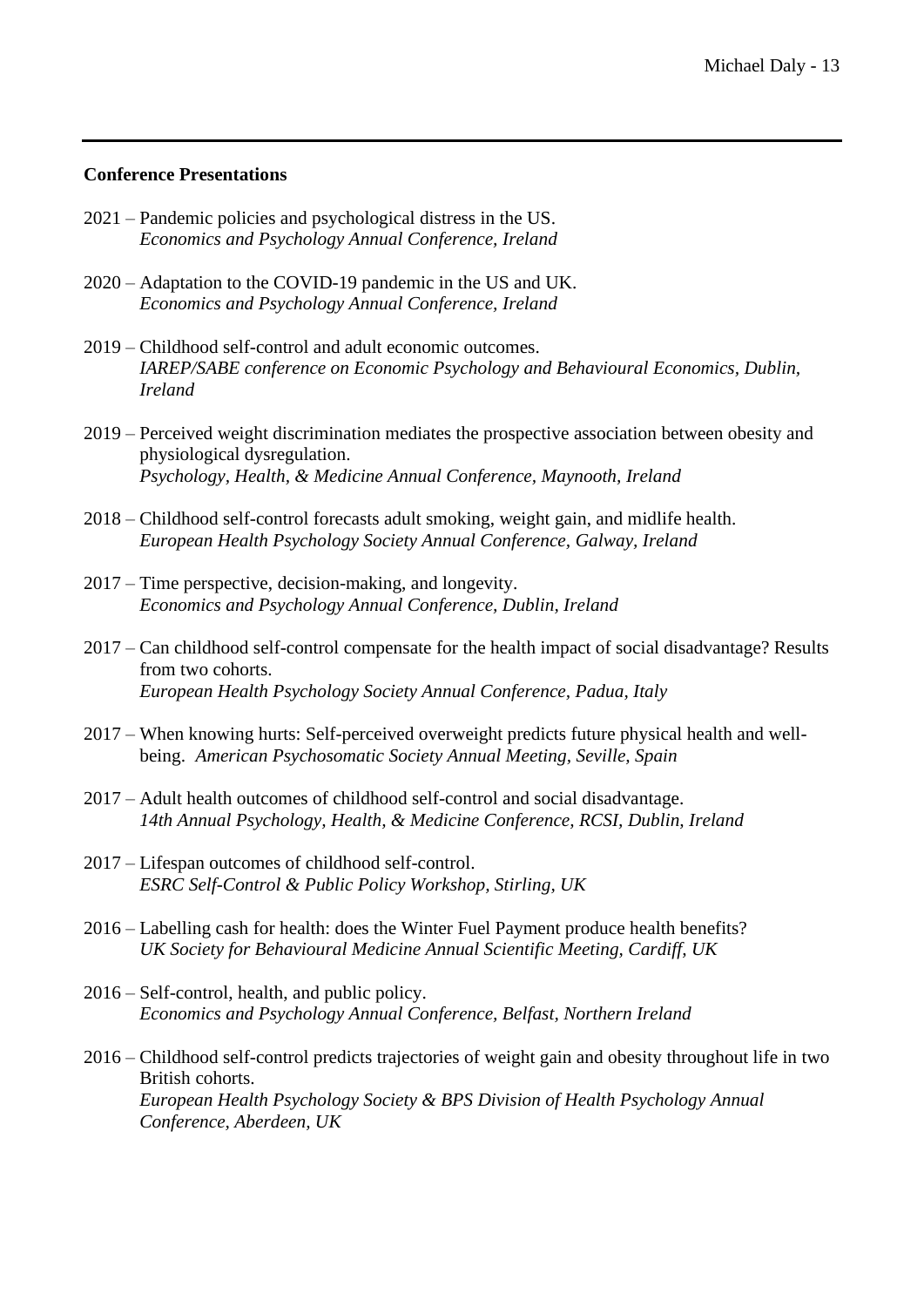- 2016 Childhood self-control predicts smoking throughout life: Evidence from 21,000 cohort study participants. *31st International Congress of Psychology, Yokohama, Japan*
- 2015 Childhood self-control and mortality by midlife. *UK Society for Behavioural Medicine Annual Scientific Meeting, Newcastle, UK*
- 2015 Self-control, time preferences, and health and well-being across the lifespan *SIRE Behavioural Science of Self-Control Workshop, Stirling, UK*
- 2015 Poor childhood self-control predicts physiological dysregulation in midlife. *CLS Cohort Studies Research Conference, London, UK*
- 2015 Early life individual differences and socio-economic events across life. *APS International Convention of Psychological Science, Amsterdam, The Netherlands*
- 2015 Childhood self-control & adult health: evidence from two British cohort studies. *12th Annual Psychology, Health, & Medicine Conference, Belfast, Ireland*
- 2014 Time preferences predict inflammation in later life. *UK Society for Behavioural Medicine Annual Scientific Meeting, Nottingham, UK*
- 2014 Time preferences predict inflammation in later life. *Economics and Psychology Annual Conference, Dublin, Ireland*
- 2014 Poor childhood self-discipline predicts physiological dysregulation in midlife. *International Congress of Applied Psychology, Paris, France*
- 2014 Time discounting and health in later life. *International Congress of Applied Psychology, Paris, France*
- 2014 Childhood self-discipline and physiological dysregulation in midlife *American Psychosomatic Society Annual Meeting, San Francisco, United States*
- 2013 The relationship of C-reactive protein to obesity-related depressive symptoms: a longitudinal study. *American Psychosomatic Society Annual Meeting, Miami, United States*
- 2013 Childhood self-control and unemployment over the life-span. *Economics and Psychology Annual Conference, Dublin, Ireland*
- 2012 Self-control, future orientation, smoking, and the impact of Dutch tobacco control measures. *UK Society for Behavioural Medicine Annual Scientific Meeting, Manchester, UK*
- 2012 Why income relates to health: a psychosocial social rank explanation. *UK Society for Behavioural Medicine Annual Scientific Meeting, Manchester, UK*
- 2012 Negative feelings increase next day cortisol levels. *American Psychosomatic Society Annual Meeting, Athens, Greece*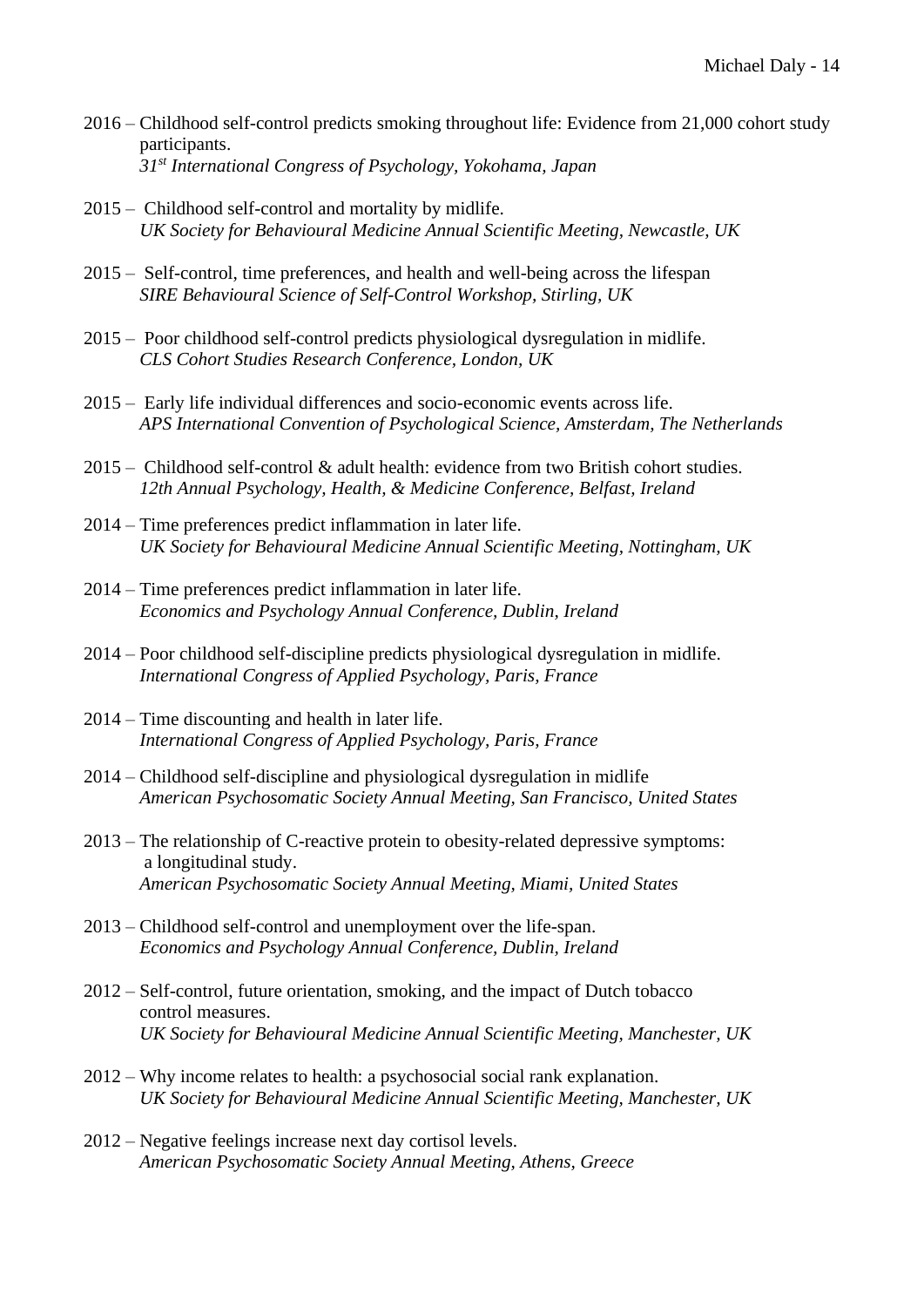- 2012 Self-control and smoking policy. *Economics and Psychology Annual Conference, Dublin, Ireland*
- 2011 Educational attainment robustly predicts interleukin-6 levels in a national sample. *British Health Psychology Conference, University of Southampton, UK*
- 2011 Self-control and its relation to emotions and psychobiology: evidence from a Day Reconstruction Method web-survey. *Measurement in Economics and Social Sciences, Netherlands*
- 2011 Is the health impact of socioeconomic status explained by objective financial resources or subjective social status? *Economics and Psychology Annual Conference, Dublin, Ireland*
- 2011 Determinants of life satisfaction and emotional well-being: evidence from the American Life Panel. *Measuring Living Standards and Well-being, Institute of Fiscal Studies, London, UK*
- 2010 How income relates to life satisfaction and daily emotional experience. *Economics and Psychology Annual Conference, Dublin, Ireland*
- 2010 Apolipoprotein E gene moderates self-rated health in earthquake survivors. *European Health Psychology Conference, Cluj-Napoca, Romania*
- 2010 Perceived control and the apolipoprotein E gene in psychological adjustment to chronic illness  *Psychology, Health and Medicine, Dublin, Ireland*

## **Organised Symposia**

- 2015 Personality and Socio-economic Events: Towards an Individual Specific Economic Science *APS International Convention of Psychological Science (ICPS), Amsterdam*
- 2015 Relations between Childhood Self-control and Later Life Health and Labour Market **Outcomes** *Centre for Longitudinal Studies (CLS) Cohort Studies Research Conference, London*
- 2010 Chronic Illness  *Psychology, Health and Medicine Annual Conference, Wexford, Ireland*

### **Organised Workshops**

2017 – Self-control & Public Policy *September 15th, University of Stirling, UK*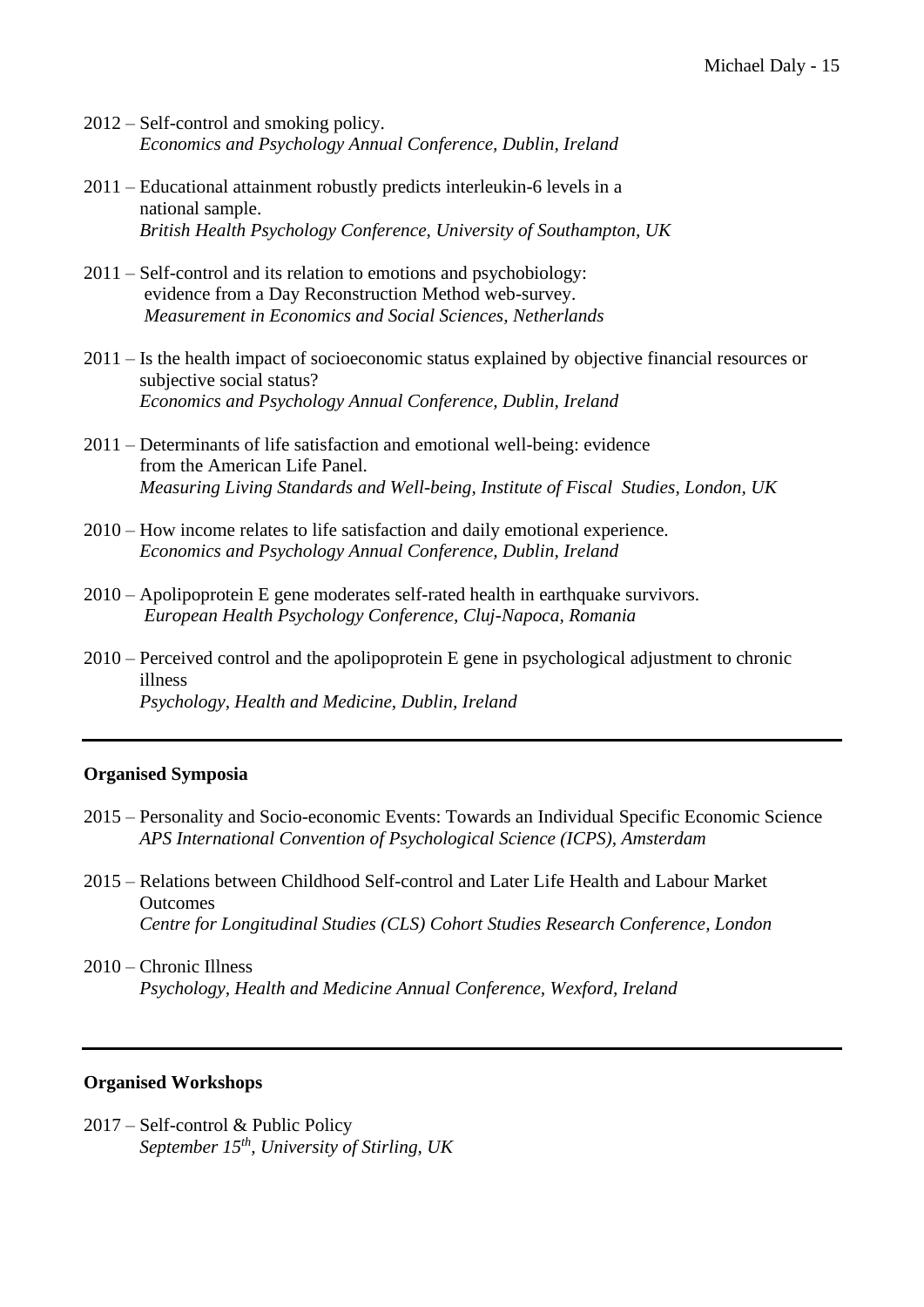- 2016 Behavioural Science & Policy II *June 10 th , University of Stirling, UK*
- 2016 Behavioural Science, Measurement, and Policy *April 15th , University of Stirling, UK*
- 2016 Mental Health, Work, and the Economy  *March 24th , University of Stirling, UK*
- 2015 Behavioural Science & Public Policy I *June 26th , University of Stirling, UK*
- 2015 Biomarkers in Behavioural Science *February 27th , University of Stirling, UK*
- 2014 Preferences and Personality *November 21st , University of Stirling, UK*
- 2014 Early Life Influences on Later Life Health and Behaviour *September 19th , University of Stirling, UK*
- 2014 Increasing the Richness and Frequency of Social Science Survey Data  *May 23rd , University of Stirling, UK*
- 2014 Measurement and Determinants of Well-Being *February 21st , University of Stirling, UK*

#### **Ad Hoc Reviewer**

*Anxiety, Stress, and Coping American Journal of Public Health American Journal of Preventive Medicine Annals of Behavioral Medicine Biological Psychology BMC Medicine BMJ Open British Journal of Health Psychology British Journal of General Practice Current Psychology Economics of Education Review Economics & Human Biology Epidemiology and Psychiatric Sciences European Archives of Psychiatry and Clinical Neuroscience European Journal of Public Health Frontiers in Human Neuroscience Frontiers in Psychology Health & Place Health Psychology*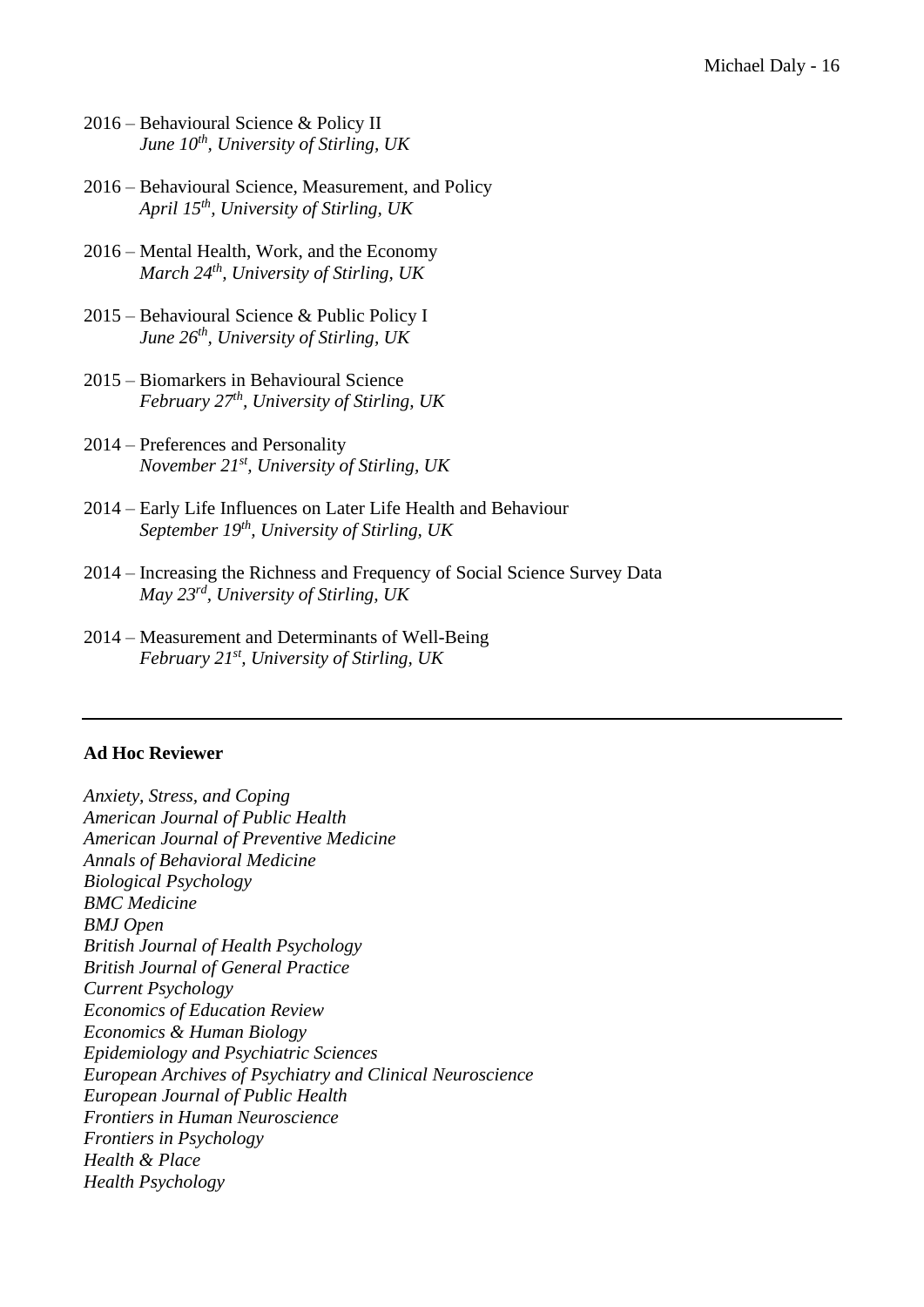*Health Psychology Review International Journal of Geriatric Psychiatry International Journal of Obesity Journal of Abnormal Psychology Journal of Affective Disorders Journal of Behavioral and Experimental Economics Journal of Child Psychology and Psychiatry Journal of Consumer Behaviour Journal of Gerontology: Psychological Sciences Journal of Public Health Leadership Quarterly Obesity Preventive Medicine Proceedings of the National Academy of Sciences (PNAS) Psychological Medicine Psychological Review Psychology & Health Journal of Psychiatry Research PLOS One Social Indicators Research Social Science & Medicine SSM – Population Health, Social Science Research Stigma & Health*

# **Media**

Research covered in the below media outlets:

*BBC Breakfast Television BBC News, BBC Radio, Belfast Telegraph, Business Insider, Business Standard, CBS, Cambridge News, the Conversation, Daily Express, Daily Mail, Daily Record, Discovery Channel News, Forbes, Fox News, the Guardian, the Herald, Huffington Post, International Business Times, Irish Times, Japan Herald, London Evening Standard, Metro (UK), Nature World News, New Scientist, New York Daily News, New York Magazine, NEWS.com.au, Oxford Mail, Press & Journal, Scientific American, RTE Radio 1, The Telegraph, The Times, Time Magazine, Times of India, STV News, Washington Post, Washington Times, World Economic Forum, various psychology and health websites including Association for Psychological Science (APS) - Minds for Business, Psychology Today, Medical Daily, Medical News Today, Medical Xpress, Science Daily, USA Today.*

Recent media pieces and coverage:

**Daly, M**. (2019, November 1). Wealthy students and educational attainment. *The Irish Times,* <https://www.irishtimes.com/opinion/letters/wealthy-students-and-educational-attainment-1.4068378>

**Daly, M.** (2019, May 21). Is Brexit trauma an illusion? *The Irish Times,* Retrieved from <https://www.irishtimes.com/opinion/letters/is-brexit-trauma-an-illusion-1.3898335>